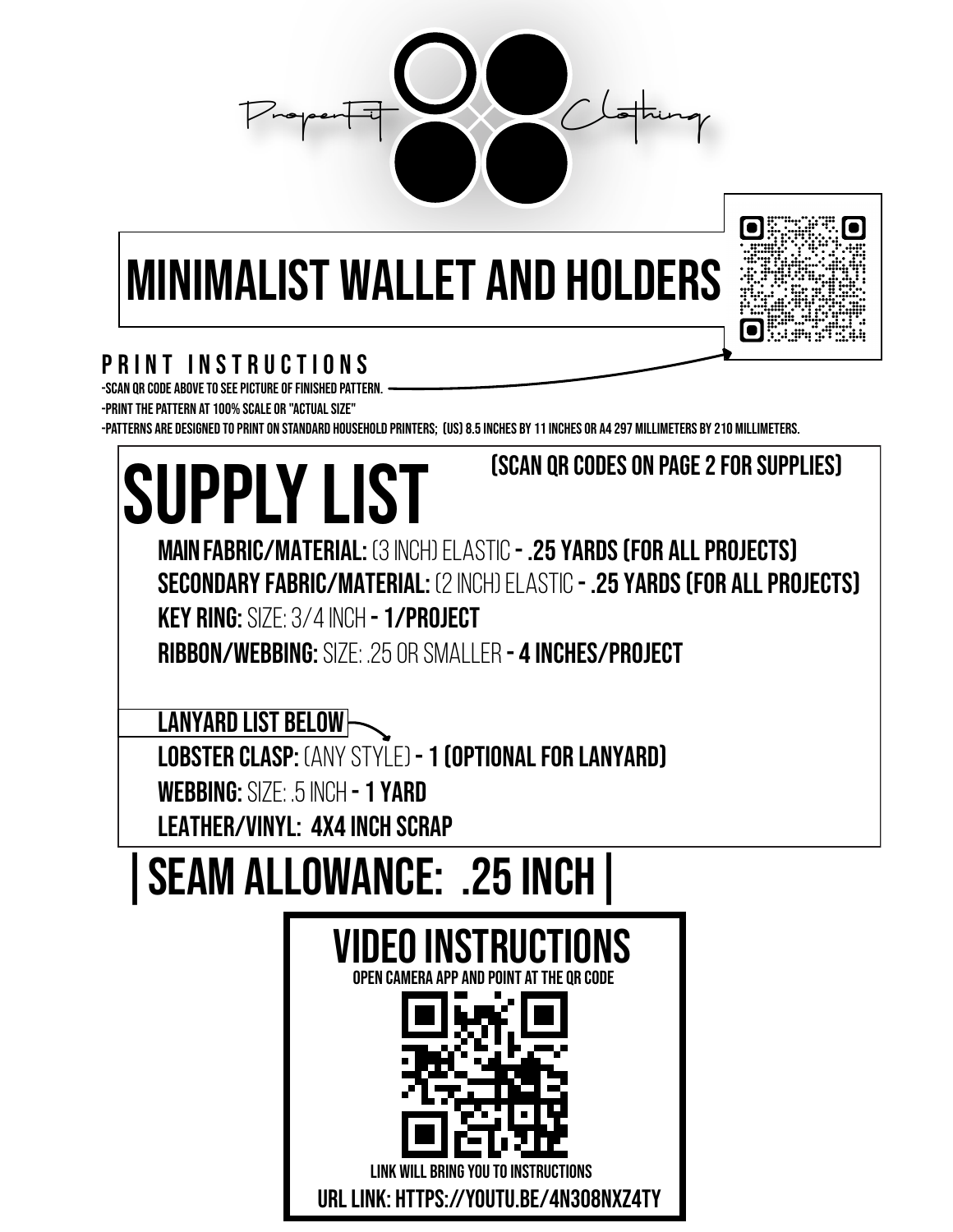## LINK to Cap making supplies/kits (open camera app and point at the qr code)

main Fabric: 3 inch elastic

URL LINK: https://amzn.to/3H5HjV8





## secondary fabric/material: 2 inch elastic

URL LINK: HTTPS://AMZN.TO/3NY5K8Y









Lobster Clasps: .5 inch URL LINK: https://amzn.to/3o0Ruml



leather (optional) URL LINK: https://amzn.to/3KIQ3T1